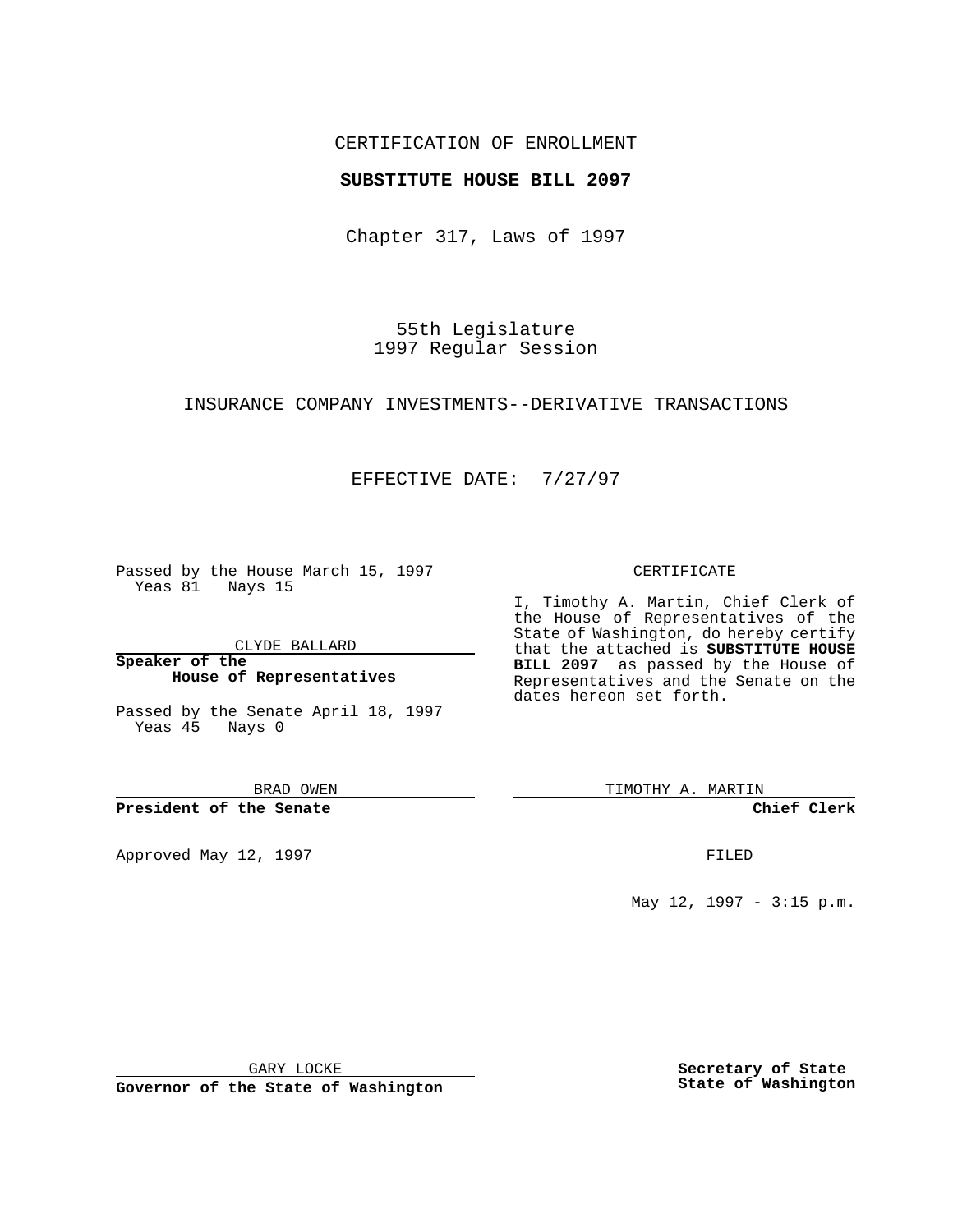# **SUBSTITUTE HOUSE BILL 2097** \_\_\_\_\_\_\_\_\_\_\_\_\_\_\_\_\_\_\_\_\_\_\_\_\_\_\_\_\_\_\_\_\_\_\_\_\_\_\_\_\_\_\_\_\_\_\_

\_\_\_\_\_\_\_\_\_\_\_\_\_\_\_\_\_\_\_\_\_\_\_\_\_\_\_\_\_\_\_\_\_\_\_\_\_\_\_\_\_\_\_\_\_\_\_

Passed Legislature - 1997 Regular Session

AS RECOMMENDED BY THE CONFERENCE COMMITTEE

# **State of Washington 55th Legislature 1997 Regular Session**

**By** House Committee on Financial Institutions & Insurance (originally sponsored by Representative L. Thomas)

Read first time 03/05/97.

 AN ACT Relating to investment practices of insurance companies; and adding a new section to chapter 48.13 RCW.

BE IT ENACTED BY THE LEGISLATURE OF THE STATE OF WASHINGTON:

 NEW SECTION. **Sec. 1.** A new section is added to chapter 48.13 RCW to read as follows:

 (1) An insurer may, directly or indirectly through an investment subsidiary, engage in derivative transactions under this section under the following conditions:

 (a) An insurer may use derivative instruments under this section to engage in hedging transactions and certain income generation transactions, as these terms may be further defined by rule by the insurance commissioner;

 (b) Derivative instruments shall not be used for speculative purposes, but only as stated in (a) of this subsection;

 (c) An insurer shall be able to demonstrate to the insurance commissioner the intended hedging characteristics and the ongoing effectiveness of the derivative transaction or combination of 18 transactions through cash flow testing or other appropriate analysis;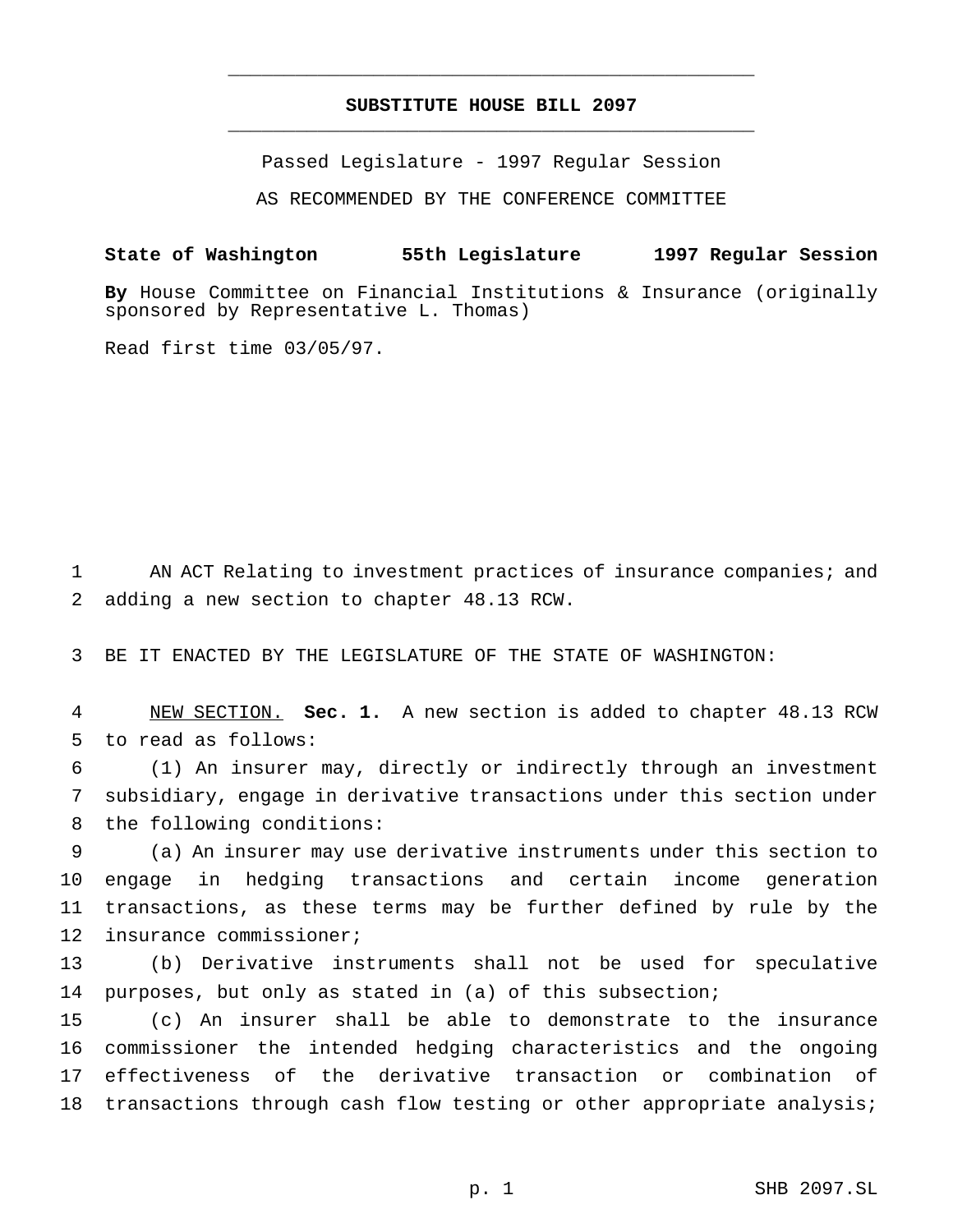(d) An insurer may enter into hedging transactions under this section if, as a result of and after giving effect to the transaction: (i) The aggregate statement value of options, caps, floors, and warrants not attached to another financial instrument purchased and used in hedging transactions does not exceed seven and one-half percent of its admitted assets;

 (ii) The aggregate statement value of options, caps, and floors written in hedging transactions does not exceed three percent of its admitted assets; and

 (iii) The aggregate potential exposure of collars, swaps, forwards, and futures used in hedging transactions does not exceed six and one-12 half percent of its admitted assets;

 (e) An insurer may only enter into the following types of income generation transactions if, as a result of and after giving effect to the transactions, the aggregate statement value of the fixed income assets that are subject to call or that generate the cash flows for payments under the caps or floors, plus the face value of fixed income securities underlying a derivative instrument subject to call, plus the amount of the purchase obligations under the puts, does not exceed ten percent of its admitted assets:

 (i) Sales of covered call options on noncallable fixed income securities, callable fixed income securities if the option expires by its terms prior to the end of the noncallable period, or derivative instruments based on fixed income securities;

 (ii) Sales of covered call options on equity securities, if the insurer holds in its portfolio, or can immediately acquire through the exercise of options, warrants, or conversion rights already owned, the equity securities subject to call during the complete term of the call option sold;

 (iii) Sales of covered puts on investments that the insurer is permitted to acquire under this chapter, if the insurer has escrowed, or entered into a custodian agreement segregating, cash or cash equivalents with a market value equal to the amount of its purchase obligations under the put during the complete term of the put option sold; or

 (iv) Sales of covered caps or floors, if the insurer holds in its portfolio the investments generating the cash flow to make the required payments under the caps or floors during the complete term that the cap or floor is outstanding;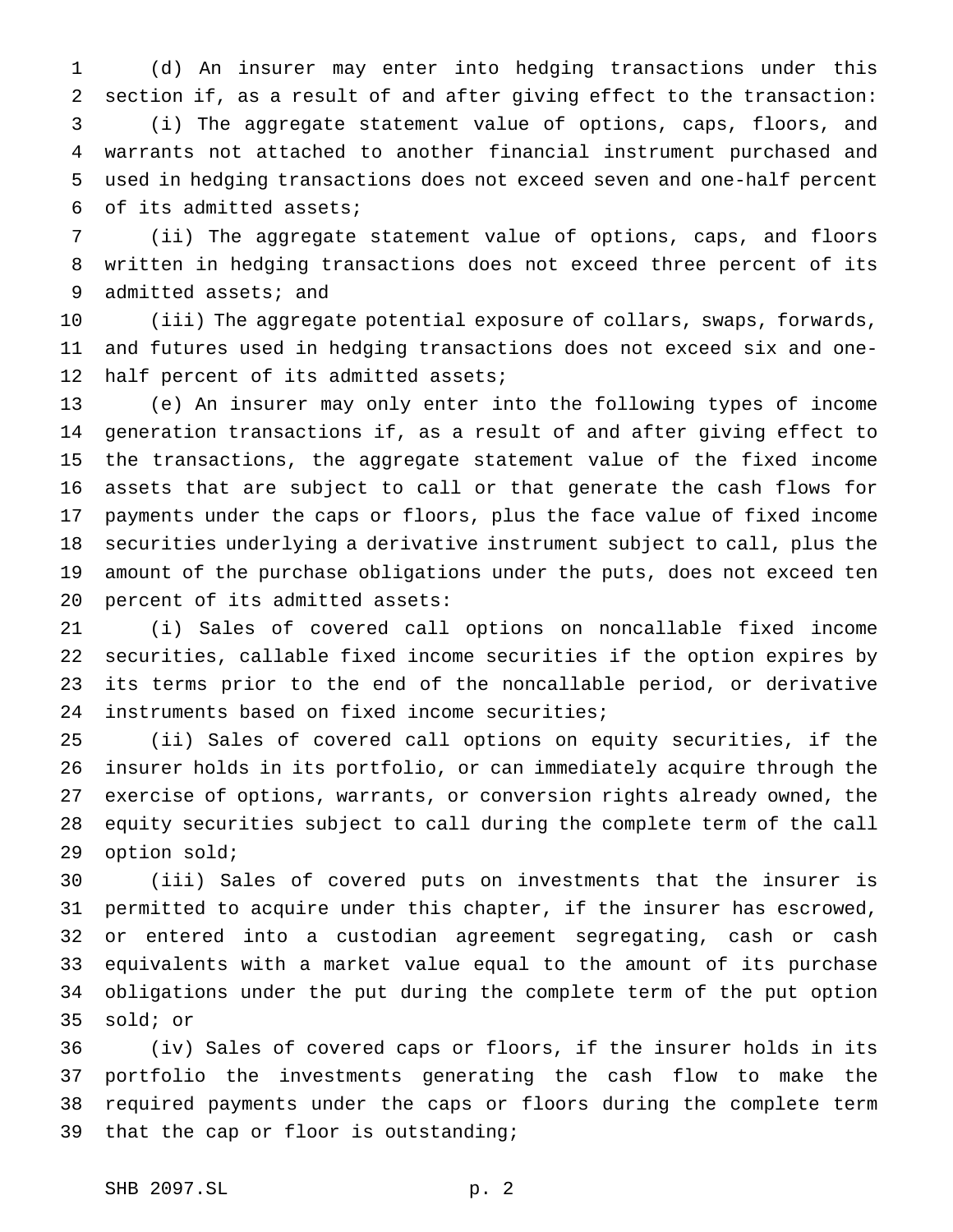(f) An insurer shall include all counterparty exposure amounts in determining compliance with general diversification requirements and medium and low grade investment limitations under this chapter; and

 (g) Pursuant to rules adopted by the insurance commissioner under subsection (3) of this section, the commissioner may approve additional transactions involving the use of derivative instruments in excess of the limitations in (d) of this subsection or for other risk management purposes under rules adopted by the commissioner, but replication transactions shall not be permitted for other than risk management purposes.

(2) For purposes of this section:

 (a) "Cap" means an agreement obligating the seller to make payments to the buyer, with each payment based on the amount by which a reference price or level or the performance or value of one or more underlying interests exceeds a predetermined number, sometimes called the strike rate or strike price;

 (b) "Collar" means an agreement to receive payments as the buyer of an option, cap, or floor and to make payments as the seller of a different option, cap, or floor;

 (c) "Counterparty exposure amount" means the net amount of credit risk attributable to a derivative instrument entered into with a business entity other than through a qualified exchange, qualified foreign exchange, or cleared through a qualified clearinghouse. The amount of the credit risk equals the market value of the over-the- counter derivative instrument if the liquidation of the derivative instrument would result in a final cash payment to the insurer, or zero if the liquidation of the derivative instrument would not result in a final cash payment to the insurer.

 If over-the-counter derivative instruments are entered into under a written master agreement which provides for netting of payments owed by the respective parties, and the domiciliary jurisdiction of the counterparty is either within the United States or, if not within the United States, within a foreign jurisdiction listed in the purposes and procedures of the securities valuation office as eligible for netting, the net amount of credit risk shall be the greater of zero or the sum of:

 (i) The market value of the over-the-counter derivative instruments entered into under the agreement, the liquidation of which would result in a final cash payment to the insurer; and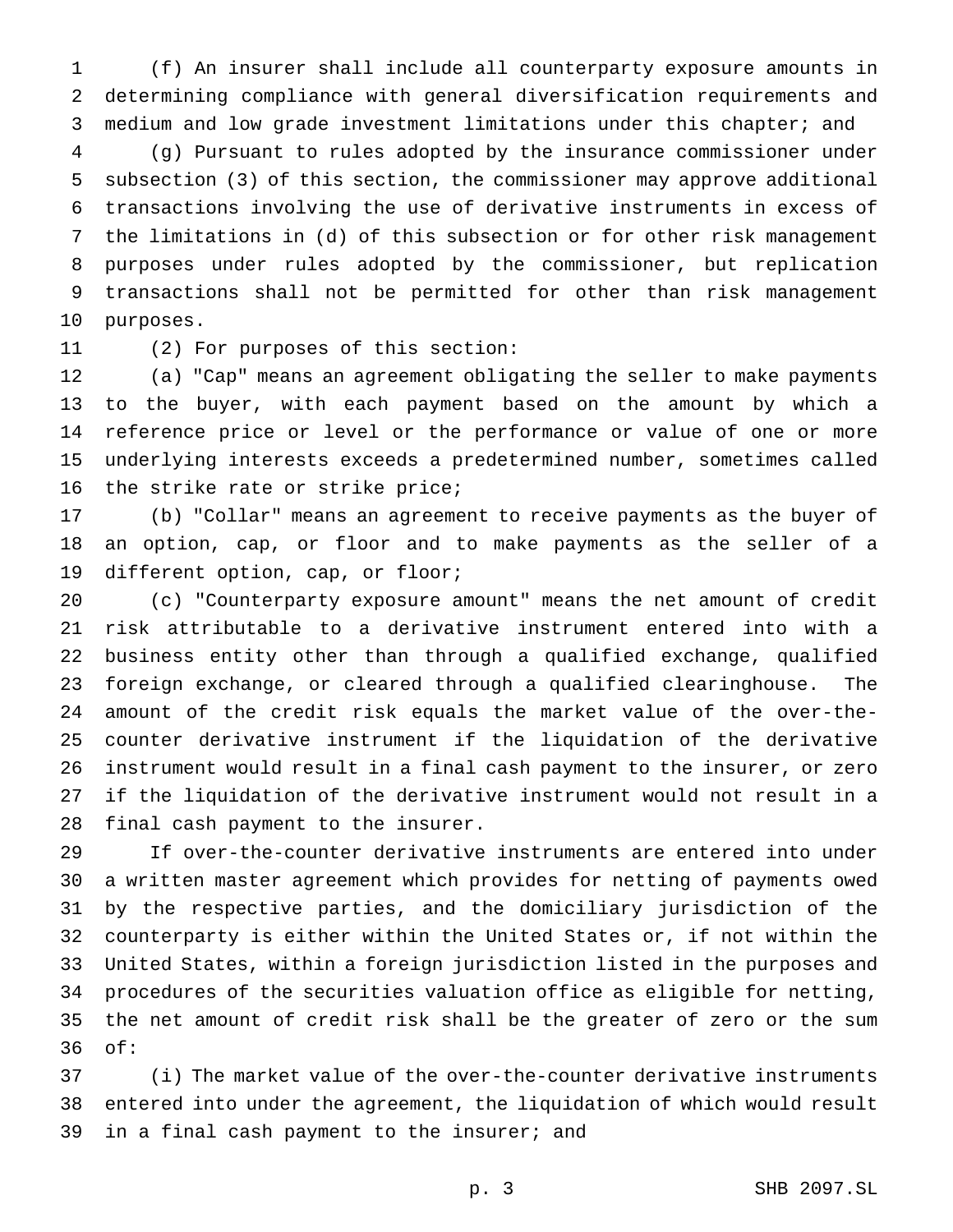(ii) The market value of the over-the-counter derivative instruments entered into under the agreement, the liquidation of which would result in a final cash payment by the insurer to the business entity.

 For open transactions, market value shall be determined at the end of the most recent quarter of the insurer's fiscal year and shall be reduced by the market value of acceptable collateral held by the insurer or placed in escrow by one or both parties;

 (d) "Covered" means that an insurer owns or can immediately acquire, through the exercise of options, warrants or conversion rights already owned, the underlying interest in order to fulfill or secure its obligations under a call option, cap or floor it has written, or has set aside under a custodial or escrow agreement cash or cash equivalents with a market value equal to the amount required to fulfill its obligations under a put option it has written, in an income generation transaction;

 (e) "Derivative instrument" means an agreement, option, instrument, or a series or combination thereof:

 (i) To make or take delivery of, or assume or relinquish, a specified amount of one or more underlying interests, or to make a cash settlement in lieu thereof; or

 (ii) That has a price, performance, value, or cash flow based primarily upon the actual or expected price, level, performance, value, or cash flow of one or more underlying interests.

 Derivative instruments include options, warrants used in a hedging transaction and not attached to another financial instrument, caps, floors, collars, swaps, forwards, futures, and any other agreements, options, or instruments substantially similar thereto or any series or combination thereof and any agreements, options, or instruments permitted under rules adopted by the commissioner under subsection (3) of this section;

 (f) "Derivative transaction" means a transaction involving the use of one or more derivative instruments;

 (g) "Floor" means an agreement obligating the seller to make payments to the buyer in which each payment is based on the amount by which a predetermined number, sometimes called the floor rate or price, exceeds a reference price, level, performance, or value of one or more underlying interests;